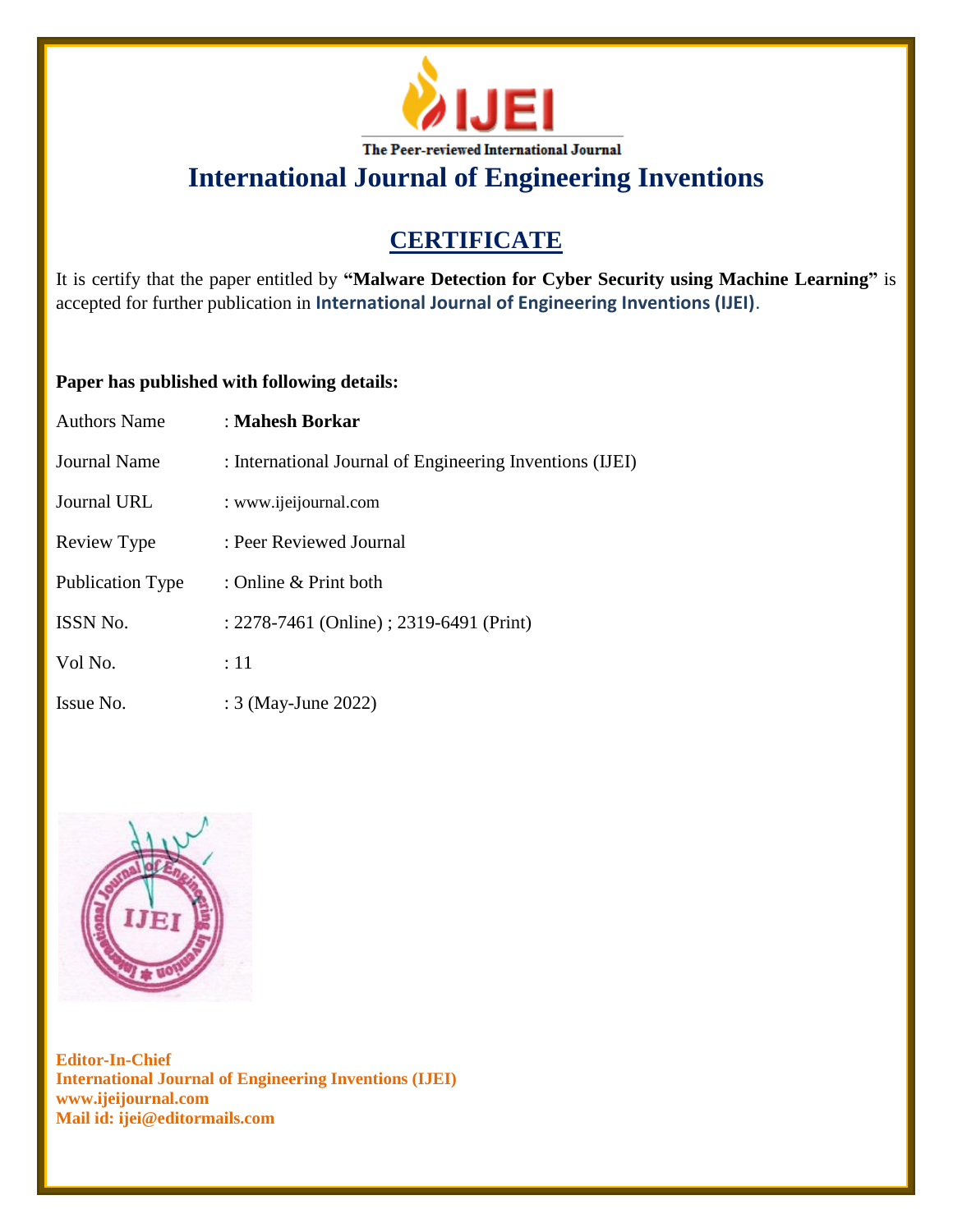

# **CERTIFICATE**

It is certify that the paper entitled by **"Malware Detection for Cyber Security using Machine Learning"** is accepted for further publication in **International Journal of Engineering Inventions (IJEI)**.

## **Paper has published with following details:**

| <b>Authors Name</b>     | : Akanksha Taware                                        |
|-------------------------|----------------------------------------------------------|
| <b>Journal Name</b>     | : International Journal of Engineering Inventions (IJEI) |
| Journal URL             | : www.ijeijournal.com                                    |
| Review Type             | : Peer Reviewed Journal                                  |
| <b>Publication Type</b> | : Online $&$ Print both                                  |
| <b>ISSN No.</b>         | : 2278-7461 (Online) ; 2319-6491 (Print)                 |
| Vol No.                 | :11                                                      |
| Issue No.               | : 3 (May-June 2022)                                      |

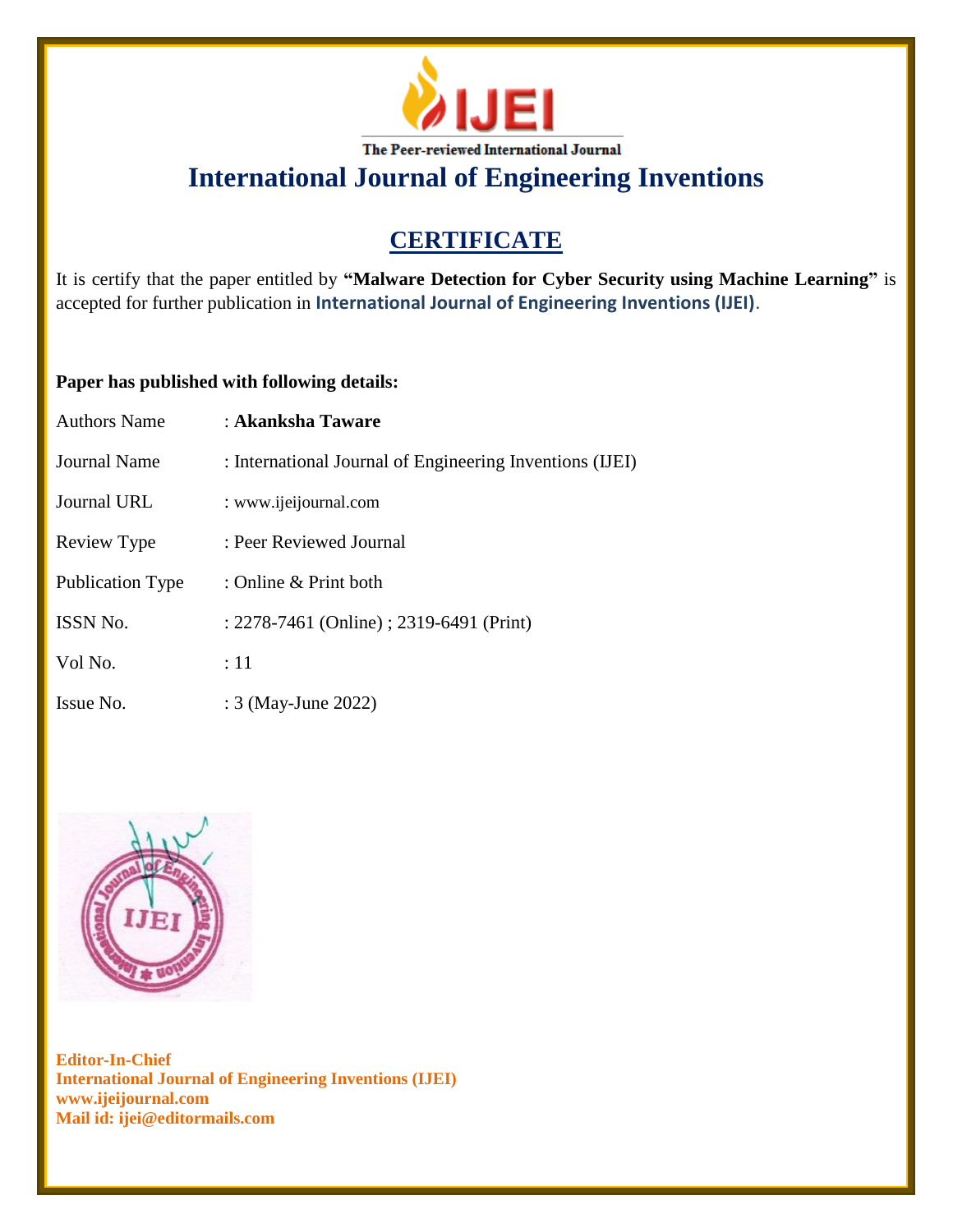

# **CERTIFICATE**

It is certify that the paper entitled by **"Malware Detection for Cyber Security using Machine Learning"** is accepted for further publication in **International Journal of Engineering Inventions (IJEI)**.

## **Paper has published with following details:**

| <b>Authors Name</b> | : Shraddha Erande                                        |
|---------------------|----------------------------------------------------------|
| Journal Name        | : International Journal of Engineering Inventions (IJEI) |
| <b>Journal URL</b>  | : www.ijeijournal.com                                    |
| Review Type         | : Peer Reviewed Journal                                  |
| Publication Type    | : Online $&$ Print both                                  |
| ISSN No.            | : 2278-7461 (Online) ; 2319-6491 (Print)                 |
| Vol No.             | :11                                                      |
| Issue No.           | : 3 (May-June 2022)                                      |

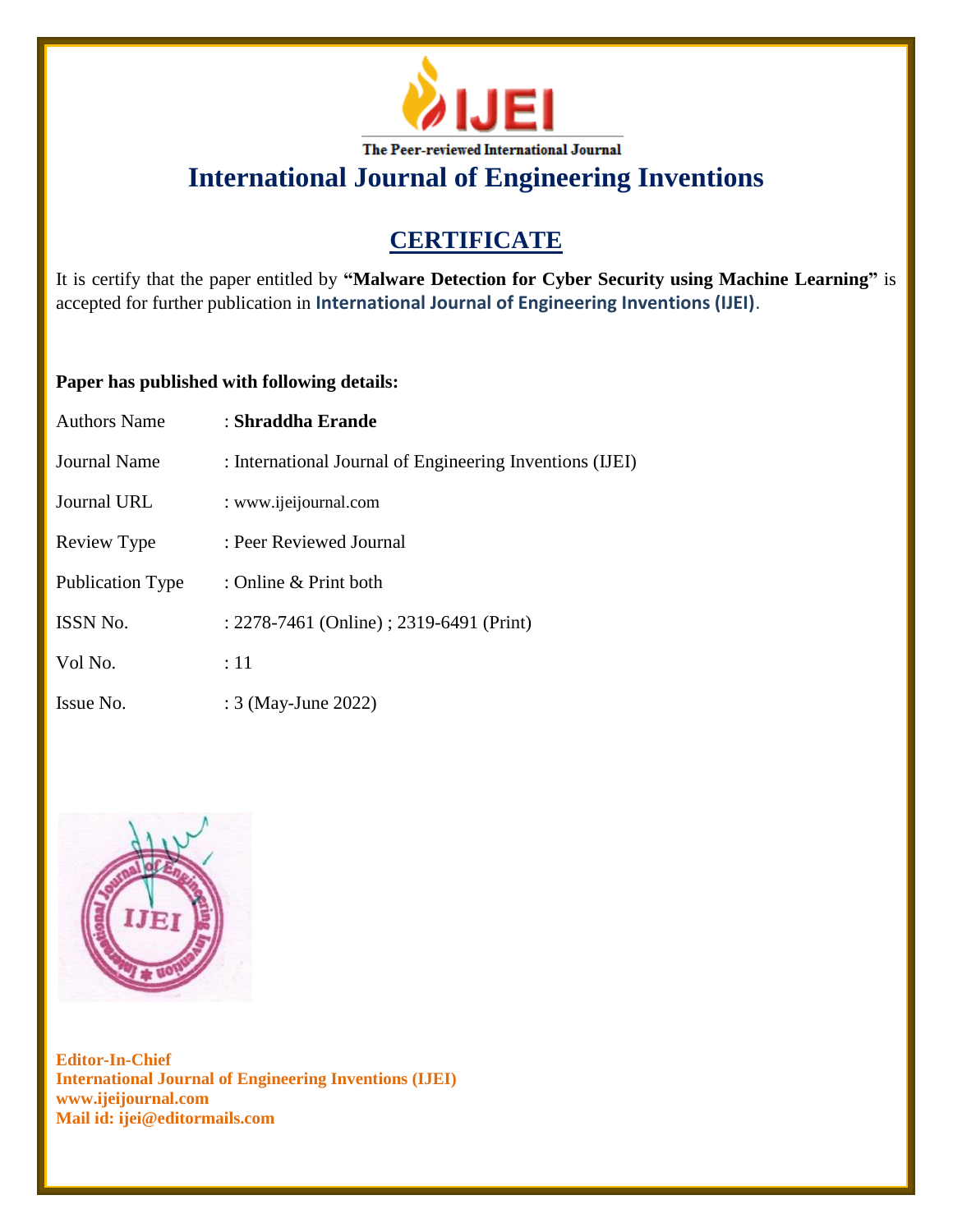

# **CERTIFICATE**

It is certify that the paper entitled by **"Malware Detection for Cyber Security using Machine Learning"** is accepted for further publication in **International Journal of Engineering Inventions (IJEI)**.

## **Paper has published with following details:**

| <b>Authors Name</b>     | : Neha Auti                                              |
|-------------------------|----------------------------------------------------------|
| <b>Journal Name</b>     | : International Journal of Engineering Inventions (IJEI) |
| Journal URL             | : www.ijeijournal.com                                    |
| Review Type             | : Peer Reviewed Journal                                  |
| <b>Publication Type</b> | : Online & Print both                                    |
| ISSN No.                | : 2278-7461 (Online) ; 2319-6491 (Print)                 |
| Vol No.                 | $\div 11$                                                |
| Issue No.               | : 3 (May-June 2022)                                      |